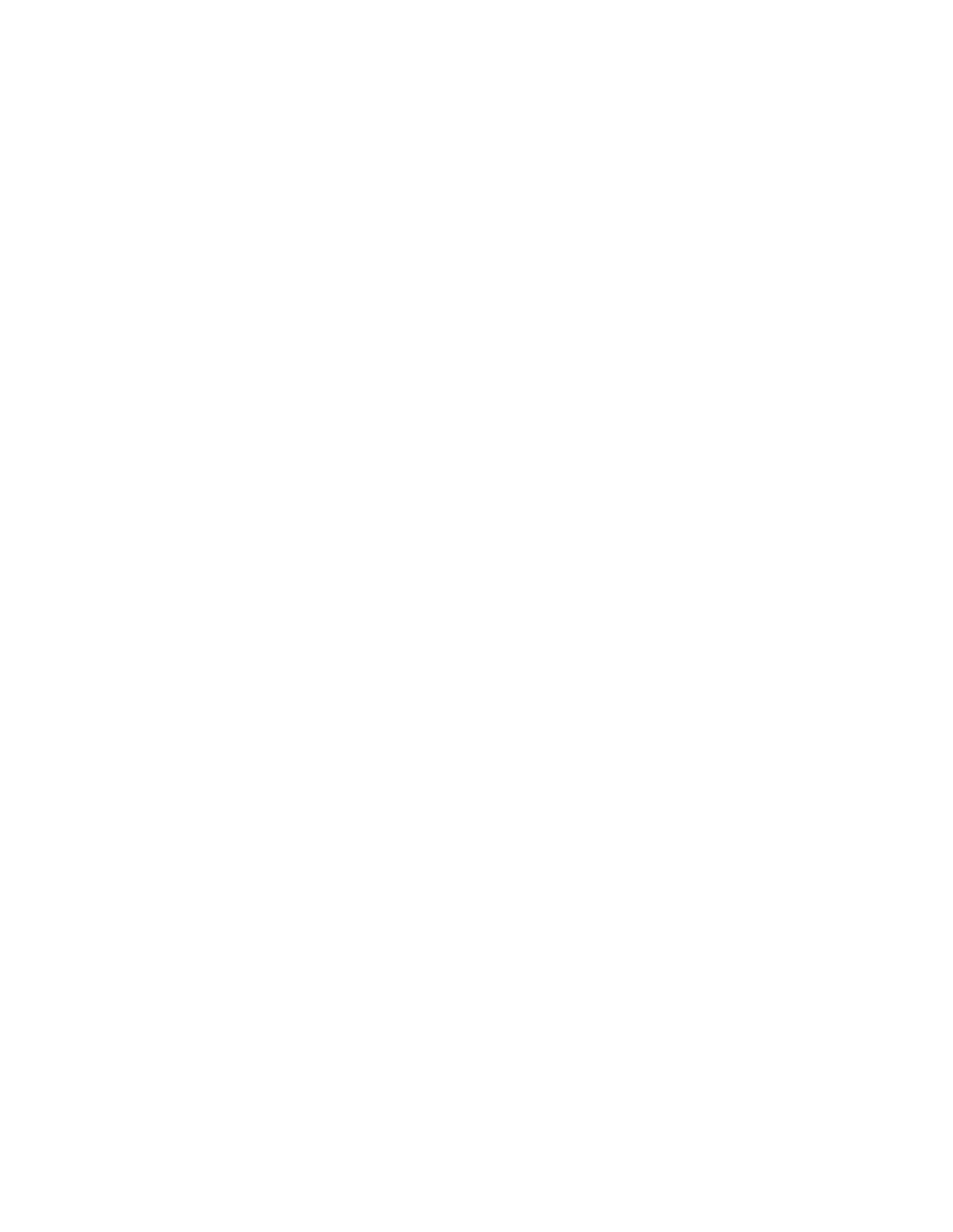#### **TYLER, District Judge.**

[¶1] Expiration of the parties" negotiated child custody agreement, incorporated into the 2004 Judgment and Decree of Divorce, resulted in the filing of a contempt petition, an unsuccessful mediation, a two-day trial in the district court, and this appeal. Heather M. Zupan ("Mother") appeals the post-divorce order in which the district court found that, with slight changes, the best interests of the parties" children were being served by the existing shared custody and visitation plan; that no grounds to modify the prior custody arrangement existed; and, that John M. Zupan ("Father") was not in contempt for violating the Judgment and Decree of Divorce ("Decree"). The district court did not abuse its discretion in any of its findings and there were no procedural errors committed by the trial court. We will affirm.

### *ISSUES*

[¶2] Mother states her appeal issues as follows:

I. Did the trial court commit error or abuse its discretion when it imposed a joint legal and shared custodial arrangement on the parties?

II. Did the trial court commit error or abuse its discretion in failing and refusing to consider evidence pertaining to the Appellee"s relationship with his other children and grandchildren?

III. Did the trial court commit error or abuse its discretion in implementing a parenting plan which conditions a parent"s custodial status on her continued residence in the same location as the other party?

IV. Did the trial court abuse its discretion by failing to find the Plaintiff/Appellee in contempt of Court?

Father characterizes the issues on appeal as follows:

I. Whether the trial court abused its discretion when it found it was in the children"s best interests to continue with the parties" stipulated child custody agreement that had been in place since 2003.

II. Whether the trial court abused its discretion by failing to find the Appellee in contempt of court.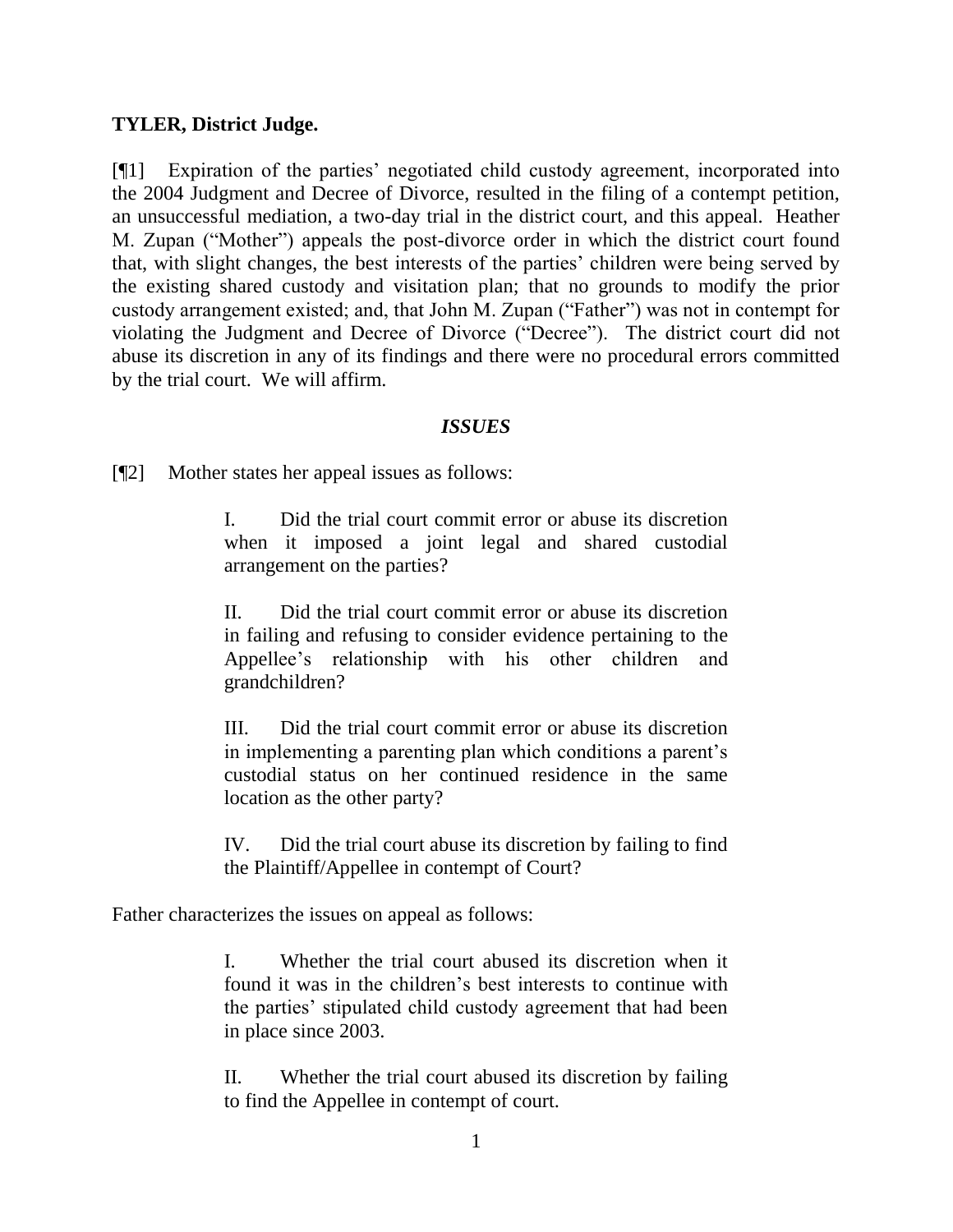### *FACTS*

[¶3] The parties were married in June 1996. Two children were born to them during the marriage: NEZ, born in 1997, and CJMZ, born in 2000.

[¶4] Prior to completion of the divorce, the parties negotiated a Child Custody Agreement ("Agreement") which established joint legal custody with a shared custody and visitation arrangement. The Agreement provided that the parties would alternate residential custody of the children on an annual basis every July  $15<sup>th</sup>$ . The shared custody plan began on November 1, 2003, and it expired upon its own terms on July 15, 2008. The Decree, filed on May 3, 2004, fully incorporated the parties" Agreement. Generally, the parties were able to make their custody and visitation arrangement work from its inception until near its expected natural termination.

[¶5] Built into the Agreement was a process aimed at resolving any disputes over custody when the Agreement expired: "At the end of the term of this agreement, if the parties are unable to agree regarding custodial arrangements after July 15, 2008, they will submit the matter to mediation before returning to the Court." Anticipating that the custody agreement would end in July 2008, Mother contends that she contacted Father about setting up mediation two different times – once in 2005 and again in December 2007.

[¶6] On February 12, 2008, Mother filed her Verified Petition for Order to Show Cause ("contempt petition") asserting that Father should be found in contempt of court for disobeying the Decree, mainly due to his failure to engage in the mediation process as had been requested. The Order to Show Cause ("OTSC") required Father to appear before the district court in early May. At his initial hearing, Father denied violating the terms of the Decree and he requested a hearing.

[¶7] Mediation was scheduled pursuant to a stipulated order filed before Father"s appearance on the OTSC. The parties and their attorneys engaged in mediation on June  $5<sup>th</sup>$ , but it was not successful in resolving their custody disputes. The next day, after a telephone hearing "upon the failure of the parties to successfully mediate this matter," the district court entered an Order Granting Temporary Custody and Setting Notice giving Mother temporary custody of the children, subject to visitation by Father, until a determination could be made after a trial.<sup>1</sup> Specifically, the district court directed that

 $\overline{a}$ 

 $1$  By the time of trial, Mother had physical custody of the parties' children for approximately 14 consecutive months.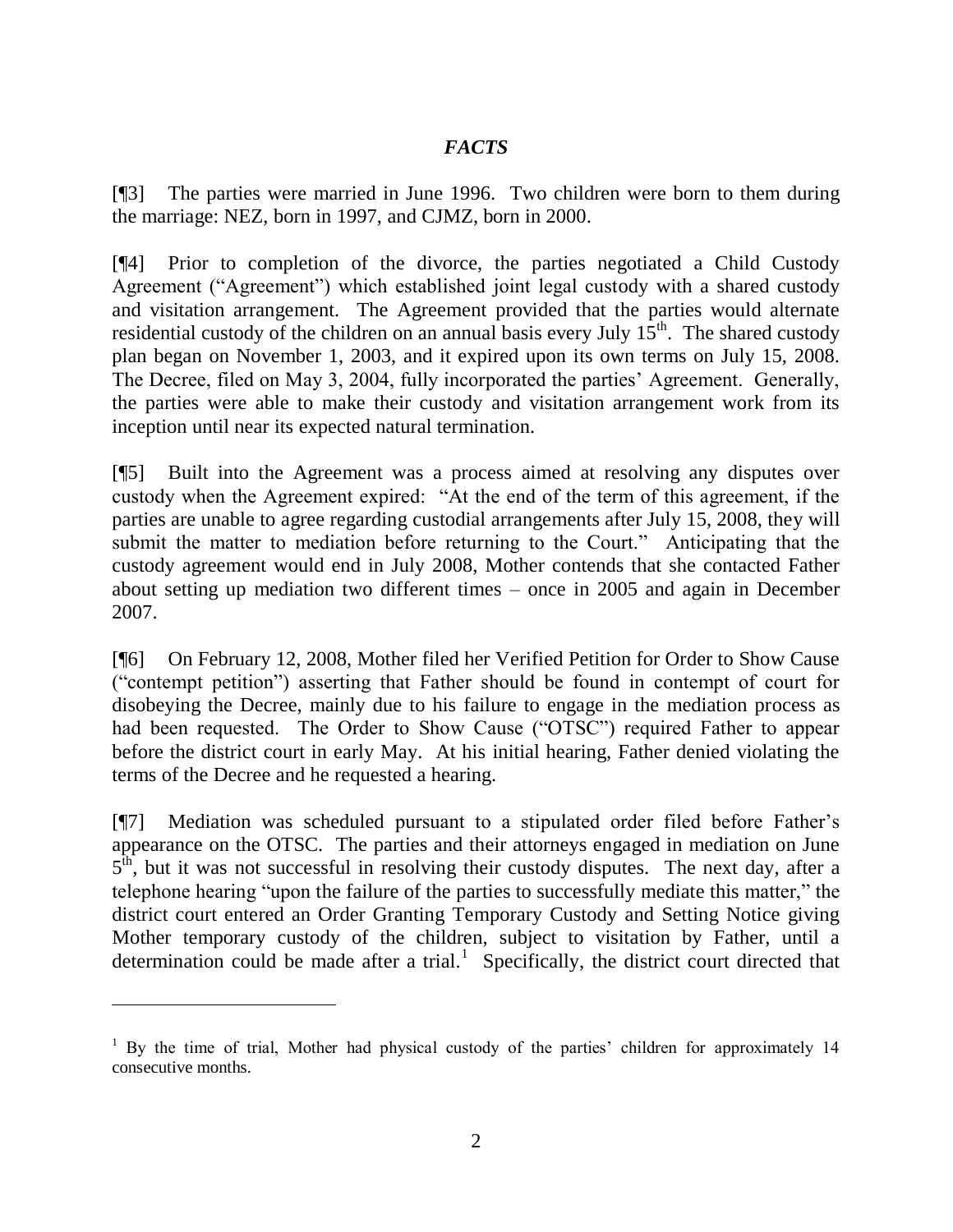"all pending matters, being the [Mother"s] Petition for Order to Show Cause and determination for future custodial arrangements for the minor children shall come before the Court" for trial.

[ $[$ [8] A two-day trial was held on September 4 and 5, 2008.<sup>2</sup> On September 9, 2008, the trial court issued its Decision Letter. The Order Denying Contempt and Establishing Custody was filed on March 9, 2009.

[¶9] In essence, the district court found that the best interests of the parties" children were being served by the existing shared custody and visitation plan, with some modifications; that no grounds to modify the prior custody arrangement had been shown; and, that Father was not in contempt for violating the Decree. It is the Order Denying Contempt and Establishing Custody from which this appeal ensued.

### *DISCUSSION*

### **Standard of Review – Custody and Visitation Modification**

 $\overline{a}$ 

[¶10] In the absence of clear and convincing evidence to the contrary, an agreement made and entered into, in anticipation of a divorce which has been incorporated or adopted by reference into a decree, is presumed to merge into the divorce decree and will no longer be in effect. *Pauling v. Pauling*, 837 P.2d 1073, 1078 (Wyo. 1992) (citing *Phillips v. Phillips*, 93 Idaho 384, 387, 462 P.2d 49, 52 (1969)); *Witowski v. Roosevelt*, 2009 WY 5, ¶ 23, 199 P.3d 1072, 1078-1079 (Wyo. 2009). In the present case, clear and convincing evidence shows that the parties intended that the terms and provisions of their Agreement would survive merger. The district court's findings and orders in the Decree support the parties' intent that the custody and visitation provisions in the Agreement would survive merger. As a result, when the parties were unable to agree regarding custodial arrangements after the Agreement"s expiration date, it became necessary for the district court to determine custody and visitation.

[¶11] Statutorily, to modify an existing custody and visitation order, there must be "a showing by either parent of a material change in circumstances since the entry of the order in question and that the modification would be in the best interests of the children pursuant to W.S. 20-2-201(a)." Wyo. Stat. Ann. § 20-2-204(c) (LexisNexis 2009). "The party seeking a modification of the custody provisions of a divorce decree has the burden

<sup>&</sup>lt;sup>2</sup> Presiding District Court Judge Gary P. Hartman retired on July 31, 2008. The case was then assigned to the Honorable Robert E. Skar. Judge Skar was subsequently disqualified since a close family member was designated to testify as a witness at the trial of this case. The case was then assigned to the Honorable Dan Spangler pursuant to an Order of Temporary Assignment.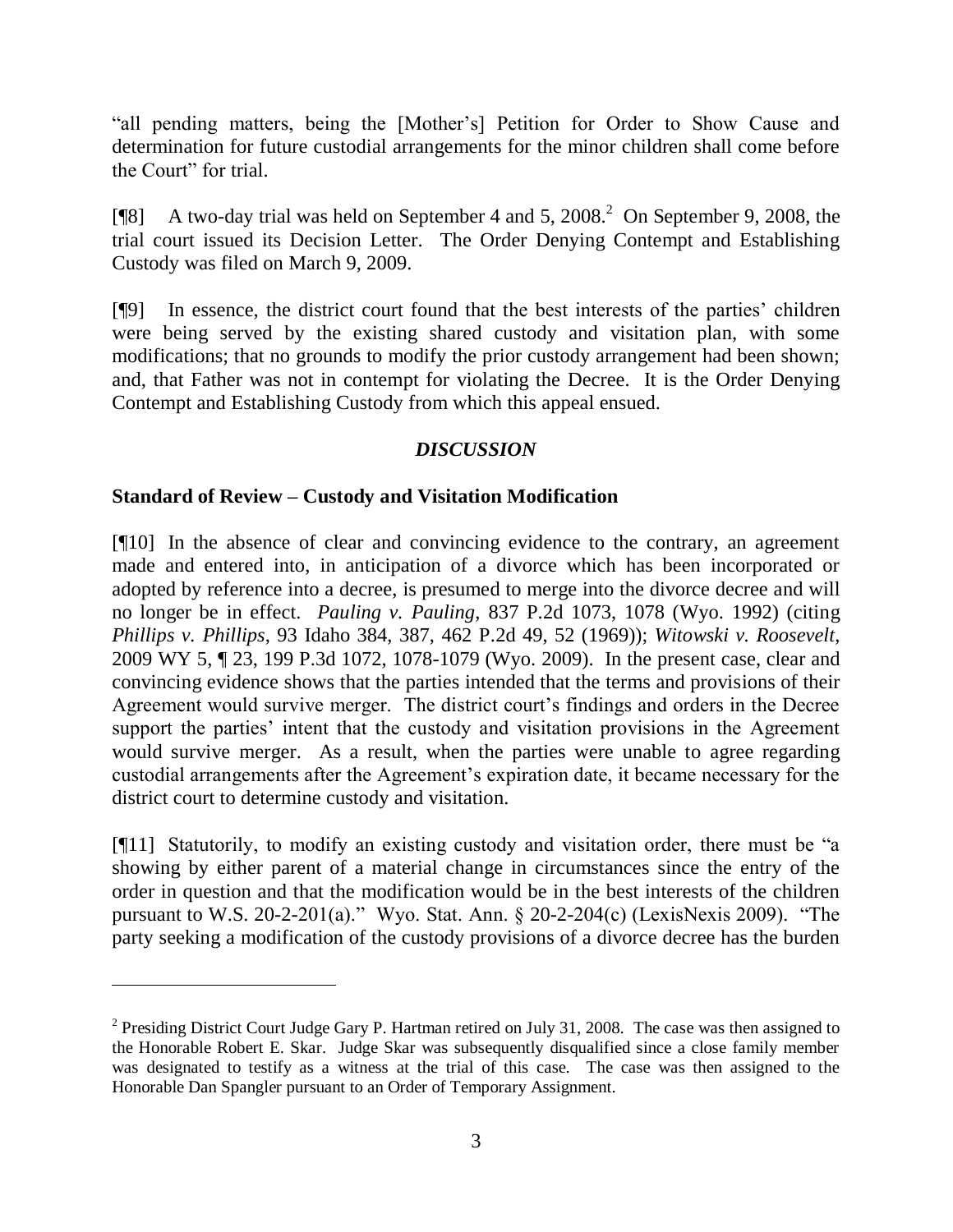of showing that a material and substantial change of circumstances has occurred, after the entry of the initial decree, and that modification is in the best interests of the children." *Fergusson v. Fergusson,* 2002 WY 66, ¶ 9, 45 P.3d 641, 644 (Wyo. 2002) (quoting *Clark v. Alexander*, 953 P.2d 145, 150 (Wyo. 1998)); *see Leitner v. Lonabaugh*, 402 P.2d 713, 718-719 (Wyo. 1965).

[¶12] The trial court has discretion in determining custody and visitation issues to be in the best interests of the children:

> Custody, visitation, child support, and alimony are all committed to the sound discretion of the district court. It has been our consistent principle that in custody matters, the welfare and needs of the children are to be given paramount consideration. The determination of the best interests of the child is a question for the trier of fact. "We do not overturn the decision of the trial court unless we are persuaded of an abuse of discretion or the presence of a violation of some legal principle." *Fink* [*v. Fink*], 685 P.2d [34,] 36 [(Wyo. 1984)].

*Pace v. Pace*, 2001 WY 43, ¶ 9, 22 P.3d 861, 865 (Wyo. 2001) (quoting *Reavis v. Reavis*, 955 P.2d 428, 431 (Wyo. 1998)); *Testerman v. Testerman*, 2008 WY 112, ¶ 8, 193 P.3d 1141, 1144 (Wyo. 2008). We apply the same standard of review regarding a trial court"s determinations involving modification of custody and visitation arrangements. *Fergusson,* ¶ 9, 45 P.3d at 644; *Morris v. Morris*, 2007 WY 174, ¶ 5, 170 P.3d 86, 88 (Wyo. 2007).

[¶13] "The law affords wide discretion to the district court when fashioning custody and visitation provisions for the best interests of the children." *Pace*, ¶ 11, 22 P.3d at 865 (quoting *Reavis*, 955 P.2d at 431). Such discretion "encompasses one of the most difficult and demanding tasks assigned to a trial judge." *Reavis*, 955 P.2d at 431. "Ultimately, the "goal to be achieved is a reasonable balance of the rights and affections of each of the parents, with paramount consideration being given to the welfare and needs of the children."" *Pace*, ¶ 11, 22 P.3d at 865 (quoting *Leitner*, 402 P.2d at 720).

> A court does not abuse its discretion unless it acts in a manner which exceeds the bounds of reason under the circumstances. Our review entails evaluation of the sufficiency of the evidence to support the district court's decision . ... Findings of fact not supported by the evidence, contrary to the evidence, or against the great weight of the evidence cannot be sustained. Similarly, an abuse of discretion is present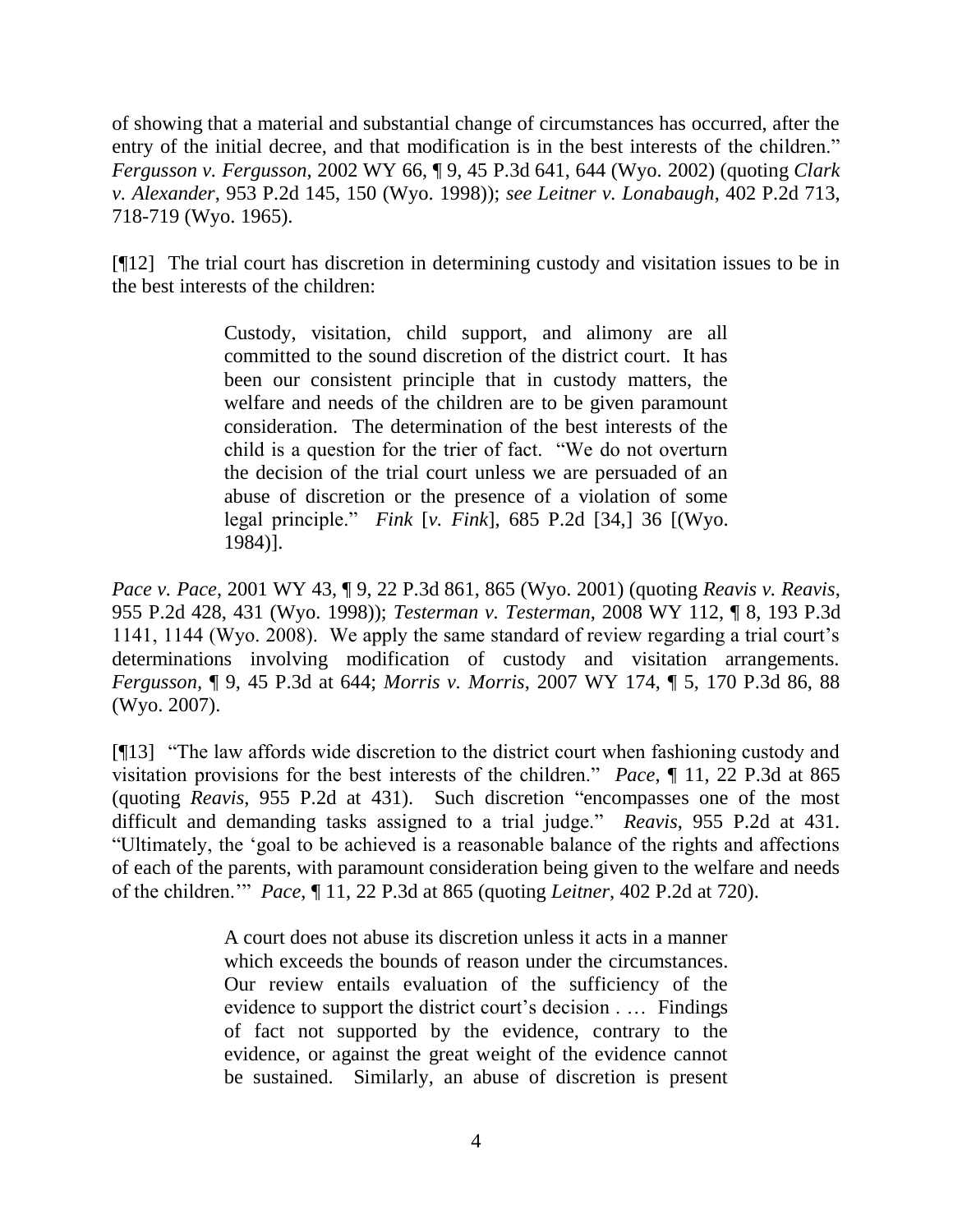when a material factor deserving significant weight is ignored.

*Buttle v. Buttle*, 2008 WY 135, ¶ 15, 196 P.3d 174, 178 (Wyo. 2008) (quoting *Eickbush v. Eickbush*, 2007 WY 179, ¶ 9, 171 P.3d 509, 511 (Wyo. 2007)).

[¶14] In every case, the district court must base its child custody determinations in the best interests of the children using the factors enumerated in Wyo. Stat. Ann. § 20-2- 201(a). No single factor is determinative. *Hayzlett v. Hayzlett*, 2007 WY 147, ¶¶ 9, 10, 167 P.3d 639, 642 (Wyo. 2007). "Every case . . . requires careful weighing of relevant factors, looking to the unique and individual family relationships, in order to reach a resolution in the best interests of the children in that family." *Pace*, ¶ 13, 22 P.3d at 866 (quoting *Reavis*, 955 P.2d at 431). The district court must articulate those "factors which were considered and how those factors support its conclusions." *Pace*, ¶ 13, 22 P.3d at 866 (quoting *Reavis*, 955 P.2d at 431). "To play fair, a trial judge relying on discretionary power should place on record the circumstances and factors that were crucial to his determination … so that counsel and the reviewing court will know and be in a position to evaluate the soundness of his decision." *Reavis*, 955 P.2d at 431-432 (quoting Maurice Rosenberg, *Judicial Discretion of the Trial Court, Viewed From Above*, 22 Syracuse L.Rev. 635, 665-66 (1971)).

[¶15] "The court shall order custody in well defined terms to promote understanding and compliance by the parties. Custody shall be crafted to promote the best interests of the children, and may include any combination of joint, shared or sole custody." Wyo. Stat. Ann. § 20-2-201(d). Similarly, there is statutory discretion for a district court to order visitation, "in enough detail to promote understanding and compliance," as "it deems in the best interests of each child." Wyo. Stat. Ann. § 20-2-202(a)(i).

[¶16] Mother challenges the sufficiency and weight of the evidentiary findings, to some degree, in every issue presented by her on appeal. "In reviewing a challenge to the sufficiency of the evidence, we accept the evidence of the successful party as true and give all favorable inferences to that evidence." *Cranston v. Cranston*, 879 P.2d 345, 351 (Wyo. 1994) (citing *Hill v. Zimmerer*, 839 P.2d 977, 981 (Wyo. 1992)). "We leave out of consideration entirely the conflicting evidence of the unsuccessful party." *Cranston*, 879 P.2d at 351 (citing *Kadrmas v. Valley West Homeowner's Ass'n*, 848 P.2d 826, 828 (Wyo. 1993) and *Hill*, 839 P.2d at 981).

# **The District Court's Determinations as to Custody, Visitation and the Residency Restriction**

[¶17] In this case, the parties" Decree which assimilated their negotiated Agreement provided, in relevant part: (1) they would "enjoy joint legal custody and shared physical custody of the minor children of the parties, beginning on November 1, 2003, and ending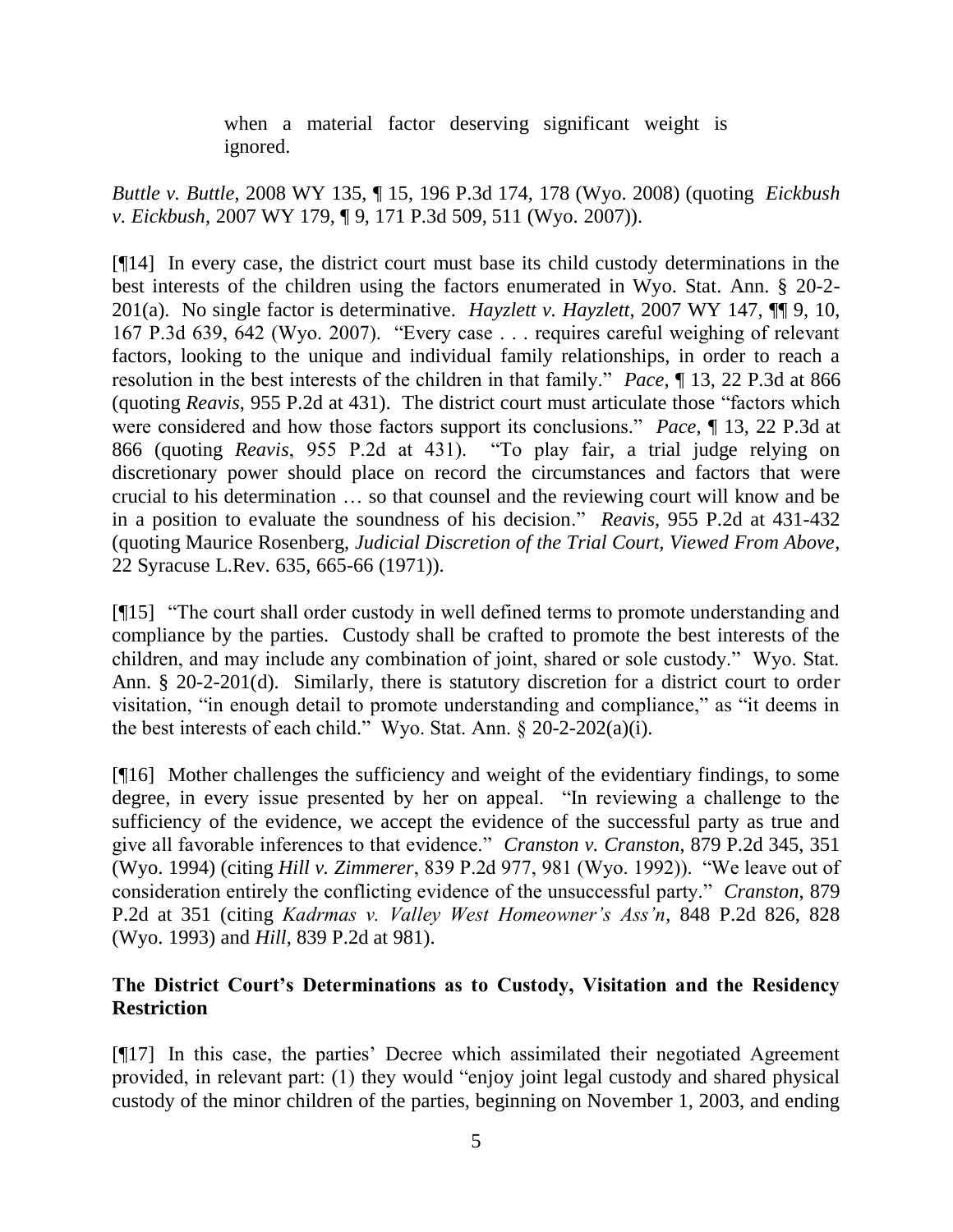on July 15, 2008;" (2) they would "alternate annual residential custody until the end of this agreement;" (3) the non-custodial parent would have visitation on alternating weekends and two evenings per week; (4) they would "alternate custody during the holidays of Thanksgiving, Christmas, and Easter;" (5) they would "be flexible to arrange a makeup weekend or evening for those missed because of these holidays;" and, (6) Mother would maintain "a residence during the term of this agreement in Thermopolis or within five miles of Thermopolis" (although it was acceptable if Mother "moves from Thermopolis during her non-residential years").

[¶18] After trial, the district court ordered, in pertinent part, as follows: (1) "[t]hat it is in the best interests of the minor children to continue with the custody arrangement that has been in place for the minor children for the previous five years subject to slight modification;" (2) "[t]hat custody of the minor children shall continue to be joint legal custody with shared physical custody alternating on a yearly basis;" (3) that "[t]he nonresidential parent shall have visitation on alternating weekends and two evenings per week;" (4) that "[t]he parties shall alternate custody during the holidays of Thanksgiving, Christmas, and Easter;" (5) that "[t]he parties agree to be flexible to arrange a makeup weekend or evening for those missed because of these holidays;" (6) that "[Father] shall have the children each Labor Day weekend and [Mother] shall have the children on each Memorial Day weekend;" and, (7) "[t]hat the residency provision set forth in the prior agreement is hereby lifted and any issues of residency of the parents would need to be addressed through a future modification proceeding."

# *A. The District Court's Determinations Concerning the Shared Custody Arrangement*

[¶19] Wyoming statute specifically allows a district court to fashion a custody plan to "include any combination of joint, shared or sole custody" which it finds to be in the best interests of the children. Wyo. Stat. Ann. § 20-2-201(d). "Shared custody" arrangements are not preferred, however. *Reavis*, 955 P.2d at 432; *Eickbush*, ¶ 11, 171 P.3d at 512; *Buttle*, ¶ 31, 196 P.3d at 181; *Testerman*, ¶ 15, 193 P.3d at 1145; *Parris v. Parris*, 2009 WY 44, ¶ 19, 204 P.3d 298, 304 (Wyo. 2009). To validate a shared custody plan, the record must show that, in determining the best interests of the children, "a comprehensive evaluation of all relevant factors occurred prior to determining custody." *Id.*; *Buttle*, ¶ 31, 196 P.3d at 181; *Pace*, ¶ 17, 22 P.3d at 867. The evidence presented by the parties and the trial court's findings must adequately reflect that a shared custody plan favors stability in the children"s surroundings and that it is in the children"s best interests. *Buttle*, ¶ 36, 196 P.3d at 182.

[¶20] Overall, Mother asserts that the trial evidence and testimony demonstrated that continuing with the parties" shared custody arrangement will not promote stability in the children"s milieu and is contrary to the children"s best interests – particularly with regard to the parties" youngest child, CJMZ. Mother claims that the district court erred or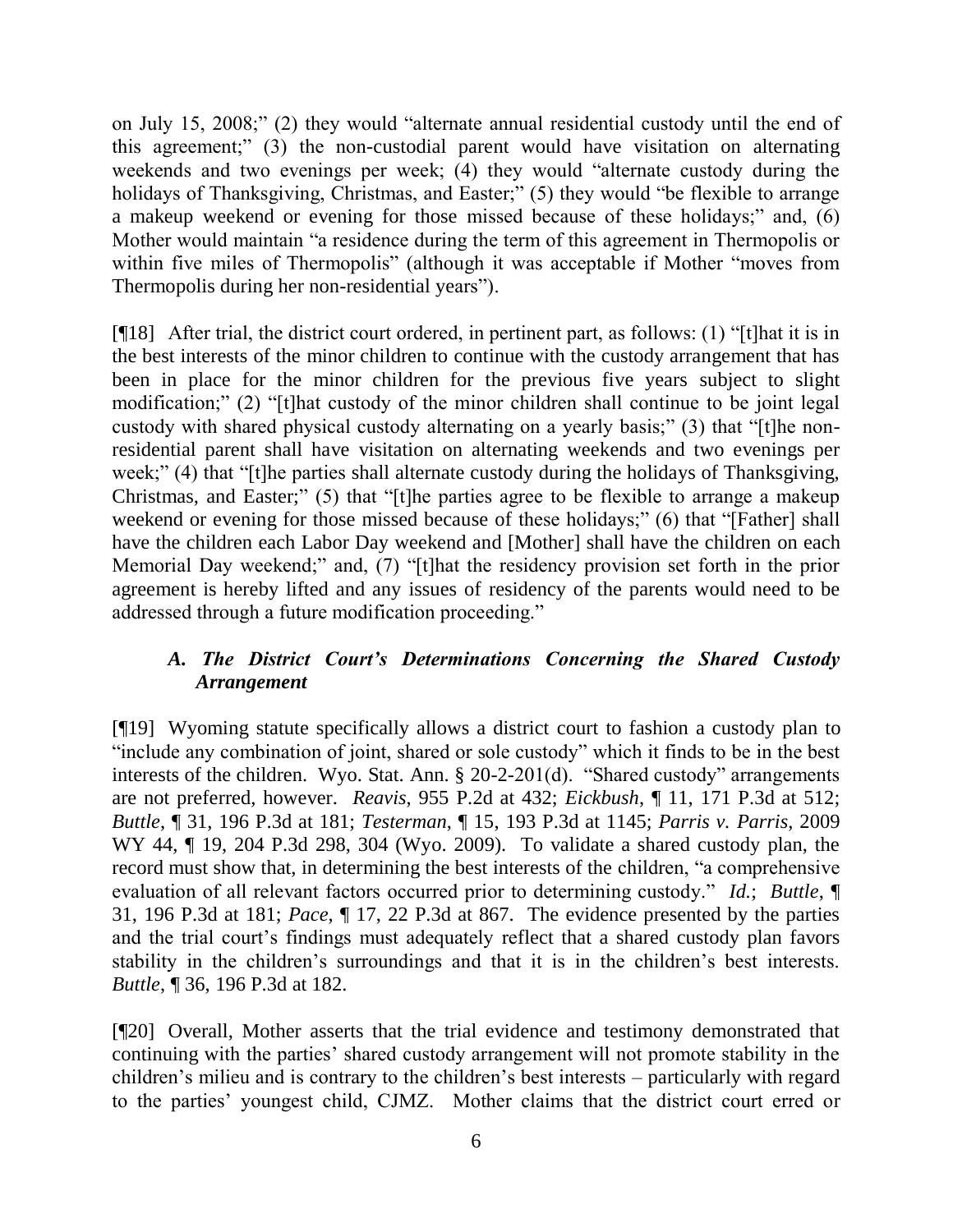abused its discretion in concluding that "the children are doing well under the custody arrangement that has been followed and their lives would not be improved by changing the procedure" and "it would be in the children"s best interests to continue with the custody and visitation schedule outlined in the earlier agreement."

[¶21] More specifically, Mother insists that the shared custody arrangement does not work because the parties are unable to effectively communicate or cooperate on matters relating to the children"s welfare. In particular, Mother cites to select testimony and evidence in the record which she believes establishes that Father intimidates her, that he is domineering, and that he does not permit her to parent without interference. Father counters Mother"s arguments by noting that Mother failed to cite any specific occasion where the parties' failure to communicate or cooperate resulted in any material breakdown of the shared custody arrangement in five years. Moreover, Father points to the report of the Guardian Ad Litem which indicates that the parties communicate well with each other. After considering all of the evidence, the district court expressly found that "[t]he parents communicate well with the children and reasonably well with each other."

[¶22] Next, Mother argues that Father does not act in ways to promote the children"s best interests when the children are in his care. She refers to the fact that Father has a dog in his home despite his awareness that CJMZ suffers from allergies. Further, Mother claims that Father failed to note CJMZ"s allergies on school records, thereby placing the child"s safety and welfare in jeopardy. Also, Mother criticizes Father for his failure to procure necessary reading glasses for CJMZ, while the child is in his care. The record shows that, while CJMZ has been diagnosed with certain allergies, CJMZ has not had any allergic reactions to the dog. The child"s allergic reactions have subsided over time. CJMZ"s allergy condition had long since been updated in the school files. CJMZ"s reading glasses usually remain at school so they are not forgotten at home, and there has been no denial of appropriate vision aids by Father. We find no abuse of discretion in the district court's weighing of this evidence.

[¶23] Mother also contends that the shared custody arrangement has left the children with uncertainty and instability. In addition to Mother's subjective view concerning this contention, she claims that the testimony of the children"s care provider and their teacher bolsters this conclusion. Mother asserts that CJMZ needed special education services when in the custody of Father, but that those services were no longer necessary when the child was subsequently in her custody. She argues that this proves that CJMZ is particularly sensitive to the instability of the custody situation while in the custody of Father. Father maintains that the shared custody and visitation arrangement has worked well for the children, chiefly due to the length of custody, coupled with the historical fact that both parents reside in the same municipality. The evidence in the record reflects that there was uncertainty and instability noted when the shared custody plan first began in 2003, but the children"s care provider and their teacher readily agreed that after the initial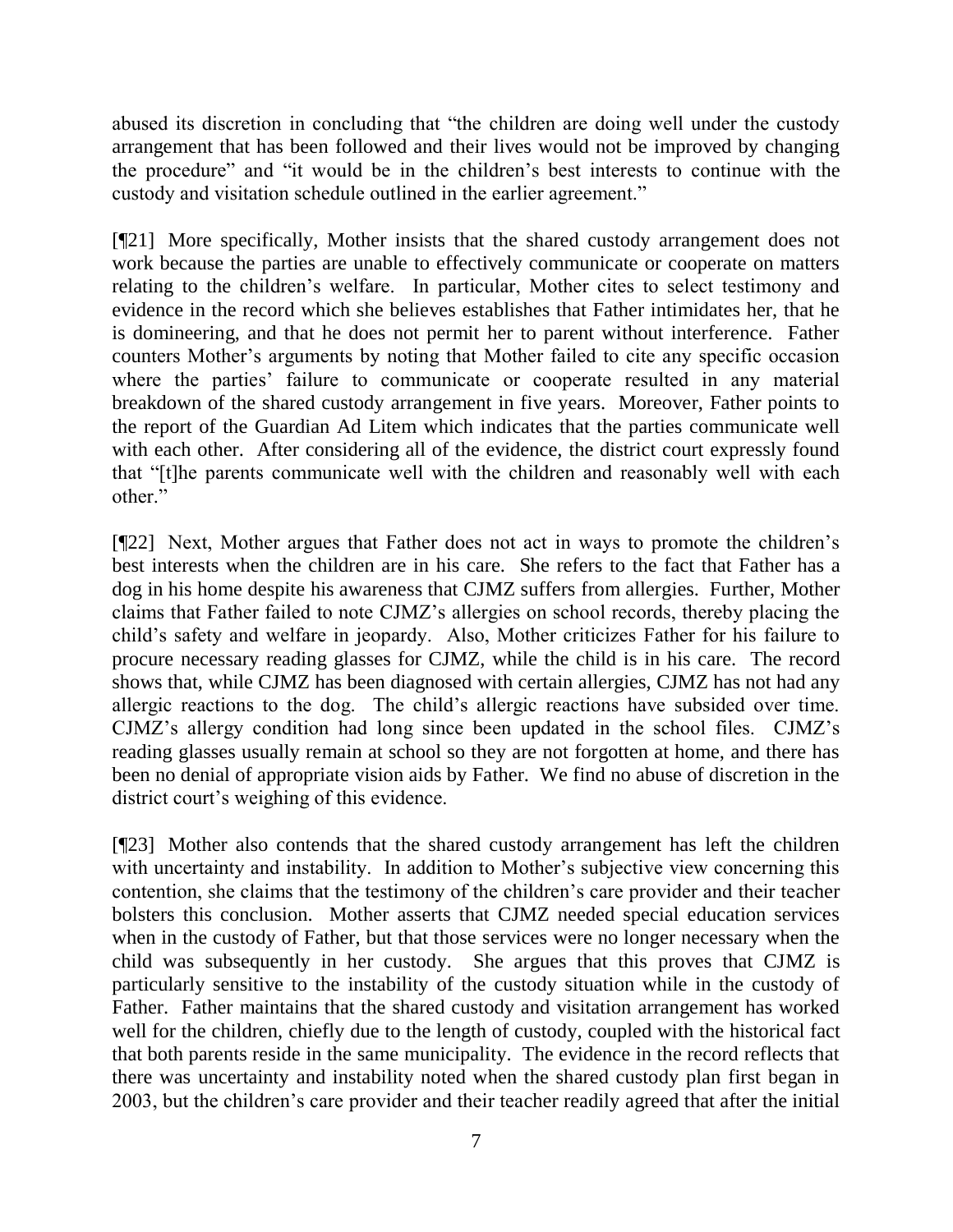adjustment to the custody arrangement, the children appear to have settled into a stable routine. Both witnesses indicated that alternating custody on an annual basis has aided in the children"s ability to adjust. The educator acknowledged that CJMZ did utilize special education services when in the custody of Father. However CJMZ has consistently benefitted from additional educational support, even though such support was not characterized as special education services.

[¶24] Father's previous physical aggression was raised by Mother as a factor to which she claims that the district court did not attribute appropriate weight in determining the best interests of the parties' children under the shared custody and visitation plan.<sup>3</sup> Mother relates that Father reportedly physically abused one of his daughters from a prior relationship when she was an early teenager. This incident purportedly occurred in 1992 – approximately four years before the marriage of these parties. Mother recounted an incident in 1997 when Father "hit the wall or door" near Mother's head and he would also "shove" her with "his finger a lot in the chest." The next stated incident involving physical aggression by Father occurred in approximately 2000 when he grabbed NEZ by the shoulder and shook the child for accidentally dropping a video camera. Mother cites to an incident in 2002 when Father "smacked" CJMZ, who was then age two, because the child was biting Father"s leg. In October 2003, Mother described that Father got angry, twisted her arm, and shoved her into a door. Mother further claims that Father was verbally abusive toward her and the children during the marriage. The district court undoubtedly considered this evidence as a factor in its determinations in specifically finding that, "[Father] was physically aggressive on a few occasions several years ago. This is not a current problem." Implicit in its findings, the district court acknowledged that all of the incidents cited by Mother occurred before the divorce was completed in 2004, and there were no more recent instances of similar conduct by Father.

[¶25] Finally, Mother argues that the trial court failed to sufficiently acknowledge that she had custody of the children for the 14 months immediately preceding the trial, which distorted the true picture of the effects of the annual rotation of custody upon them, since the children were then "well-behaved, well-adjusted and performing at above-average levels." Nevertheless, the record supports the district court's conclusion, "[t]hat the children are doing well under the custody arrangement that has been followed and their lives would not be improved by changing the procedure." The district court did not

 $\overline{a}$ 

 $3$  In cases where "spousal abuse" or "child abuse" is present, the trial court is required to consider such evidence "as being contrary to the best interest of the children." Wyo. Stat. Ann. § 20-2-201(c). In those cases, the trial court is mandated by statute to fashion custody and visitation orders to provide for the best interests of the children and to protect the spouse and children. *Id*. "However, in determining custody in the best interest of a child, evidence of spousal abuse is only one of the factors district courts are required to consider." *Buttle*,  $\sqrt{23}$ , 196 P.3d at 180. Thus, evidence of spousal abuse or child abuse "must be considered along with all of the other factors." *Id*., ¶ 25, 196 P.3d at 180.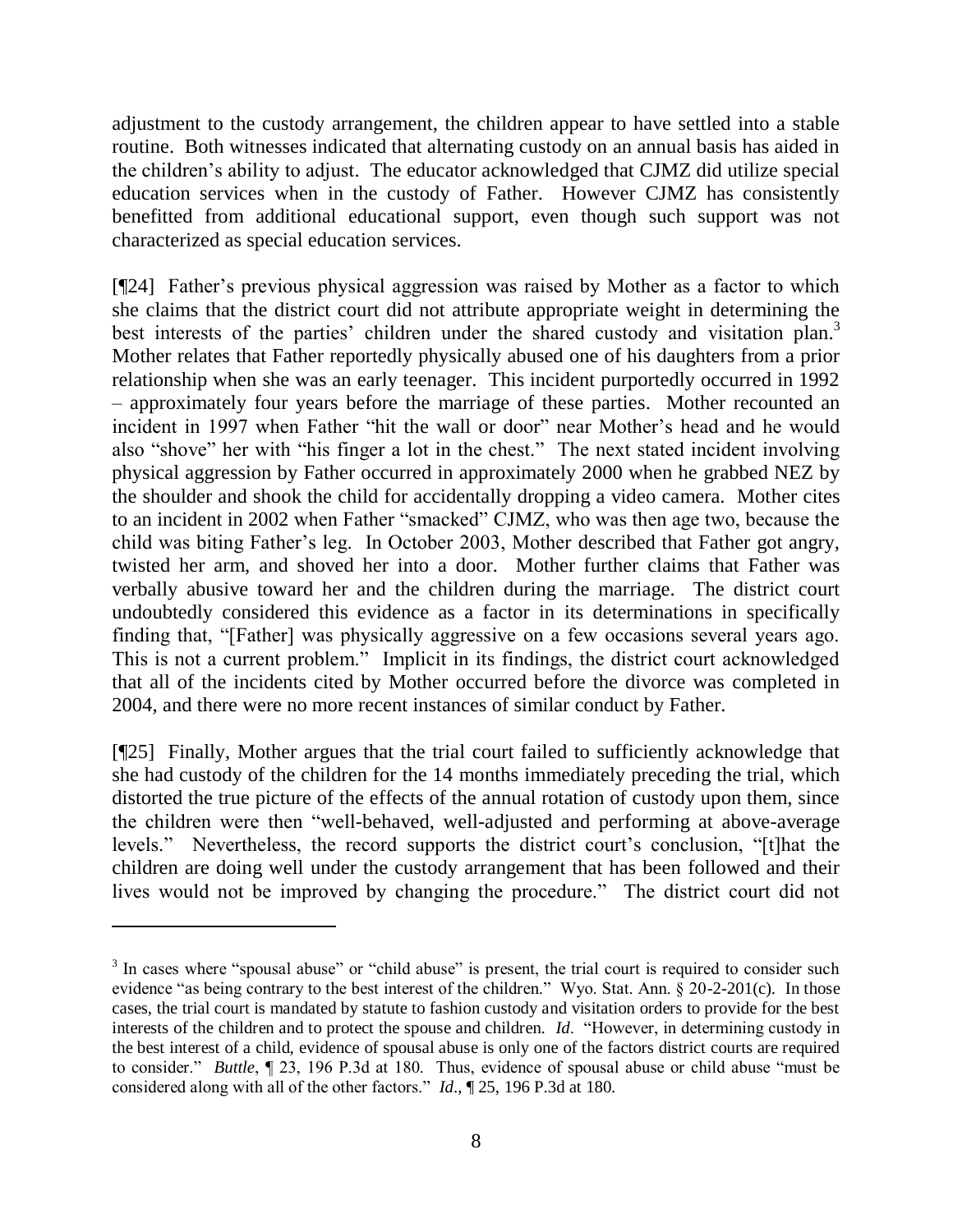ignore the fact that Mother had custody for the previous 14 months. It may have given that fact less weight than Mother would like, but Mother has not demonstrated that was an abuse of discretion.

[¶26] Mother fundamentally disagrees with the district court's determination "to continue with the custody arrangement that has been in place for the minor children for the previous five years subject to slight modification." Instead, she steadfastly maintains that she should be granted sole physical custody of the children, subject to visitation rights by Father. To achieve this relief, Mother had the burden of showing the district court that there was "a material change in circumstances" since entry of the Decree and "that the modification would be in the best interests of the children pursuant to W.S. 20- 2-201(a)." Wyo. Stat. Ann. § 20-2-204(c). *See Leitner*, 402 P.2d at 718-719; *Fergusson,* ¶ 9, 45 P.3d at 644; *Clark*, 953 P.2d at 150. Most of the testimony and evidence relied upon by Mother which may tend to support her challenges to the appropriateness of a shared custody and visitation plan pre-dates entry of the Decree. The record is accurately summarized by the district court's finding, "[t]hat if this is viewed as a modification action, there has been no substantial change in circumstances." Mother failed in her burden to demonstrate "a material change in circumstances" subsequent to implementation of the shared custody and visitation arrangement which warrants modification.

 $[$ [[27] The district court's findings reveal that all relevant factors were thoughtfully analyzed and carefully weighed in discerning the best interests of the children before arriving at its conclusions. Accepting the evidence of Father as true, giving all favorable inferences to that evidence, and leaving out of consideration entirely the conflicting evidence of Mother, the record and the trial court's findings fully sustain the overall conclusion that the shared custody plan favors stability in the children"s environment and that it is in the children"s best interests. *See Cranston*, 879 P.2d at 351; *Buttle*, ¶ 36, 196 P.3d at 182. The district court did not err procedurally and it did not abuse its discretion in its determinations.

# *B. The District Court's Consideration of Father's Relationships with His Other Children and Grandchildren*

[¶28] Mother refers to a recent opinion where a district court's consideration of a parent's "past mistakes" made during a child's five and a half year lifetime in determining the best interests of the child in a custody modification proceeding was upheld on appeal. *JT v. KD*, 2008 WY 104, ¶ 19, 192 P.3d 969, 973 (Wyo. 2008). Relying upon this precedent, Mother argues that the district court in this case should have taken more fully into account the evidence in the record indicating that Father has been unable to maintain good relationships with his older children or his grandchildren to more accurately assess the best interests of NEZ and CJMZ. Mother reasons that had the trial court properly considered this evidence, it could not have concluded that Father possesses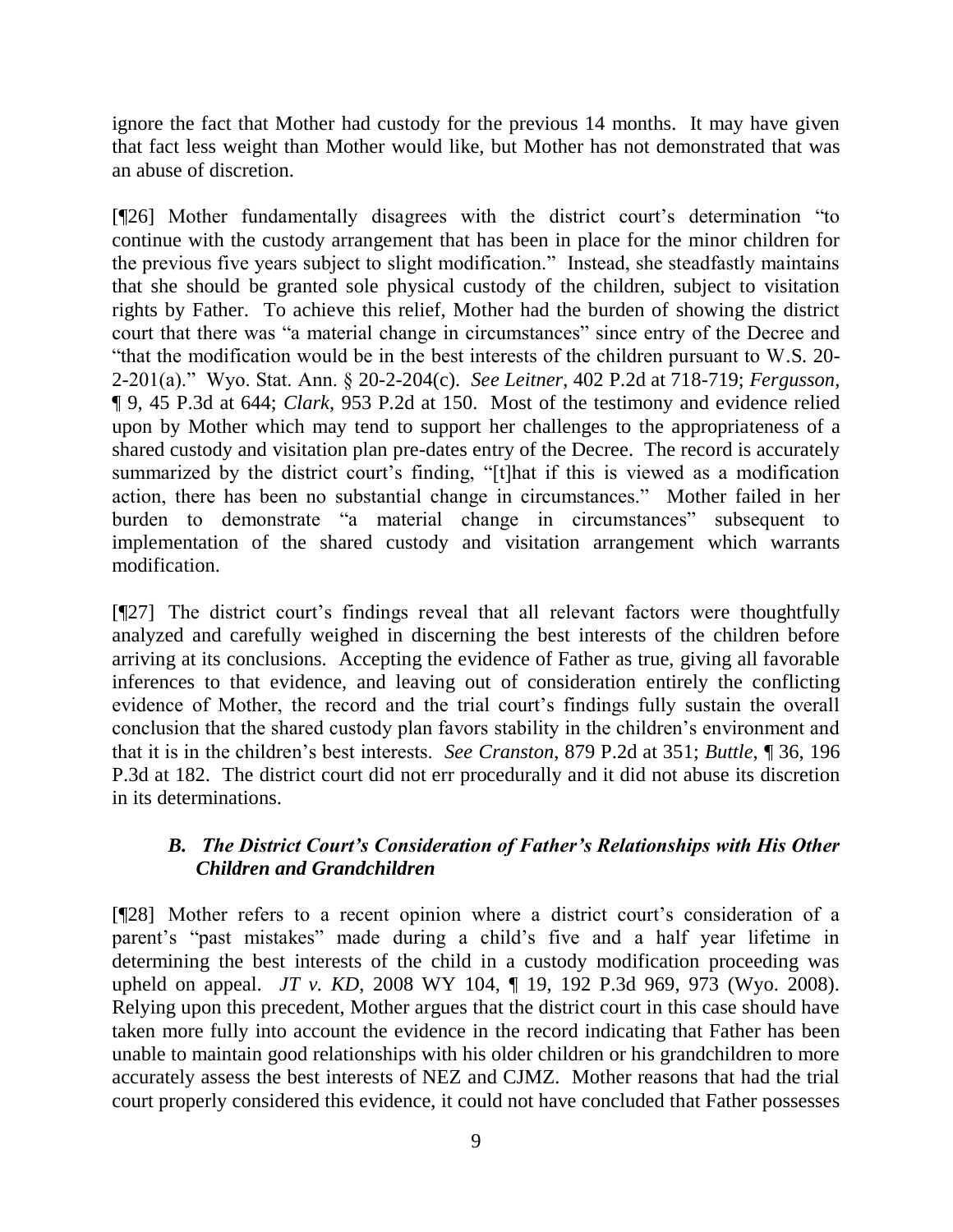the parenting skills qualifying him as a fit and competent parent for NEZ and CJMZ, with the ability to strengthen the parent-child relationship. In this regard, Mother points to the evidence of Father"s past aggressiveness with his daughter from a prior relationship and his overall "inability to deal with teenage children as was historically the case with his other children."

[¶29] Father initially responds that Mother"s contentions are factually unsupported. Father refers to the conflicting evidence in the record concerning the reasons for the problems in the relationships he has had with his older children. Father"s eldest daughter, now well into her 30"s, testified that she has a "really good relationship" with her father and that they love each other. The daughter attributed much of the breakdown in the relationships that Father may have had with her and her siblings to Father"s former spouse who caused them to move out of Father"s home when they were teenagers. Father distinguishes the egregious nature of the parent's "past mistakes" in *JT* as being much different than any "past mistakes" that Mother claims Father made in his relationships with his older children or grandchildren. Father cautions that a parent's entire life, especially events occurring before the birth of the children *sub judice*, should not be open to scrutiny by a trial court. He suggests that a better approach would be to limit an inquiry into "past mistakes" to the lifetimes of children who are the focus of the trial court"s determinations as to their best interests.

[¶30] The district court is statutorily required to determine the best interests of the children in fashioning a custody and visitation order. Wyo. Stat. Ann. § 20-2-201(a). To comply with this mandate, the trial court "shall consider, but is not limited to," the ten factors enumerated in the statute. *Id*. Among the factors required to be considered are, "[a]ny other factors the court deems necessary and relevant." Wyo. Stat. Ann. § 20-2-  $201(a)(x)$ . Hence, the only limitation upon what a district court may consider in determining the best interests of a child is such "other factors the court deems necessary and relevant." *Id*. *See Selvey v. Selvey*, 2004 WY 166, ¶ 18, 102 P.3d 210, 215 (Wyo. 2004).

[¶31] Although the district court did not make any specific findings concerning Father"s relationships with his other children and grandchildren in this case, the record shows that the trial court accepted the testimony on this issue presented by both parties. Further, the district court's findings, *in toto*, lead to the conclusion that this evidence was obviously considered and given appropriate weight. The district court did not commit any procedural error and it did not abuse its discretion as to the consideration and weight given to Father"s relationships with his older children and grandchildren.

# *C. The District Court's Determination of the Travel or Relocation Restriction*

[¶32] In the parties" negotiated Agreement, as ratified and included into the Decree, Mother and Father agreed to the following residency provision: "[Mother] agrees to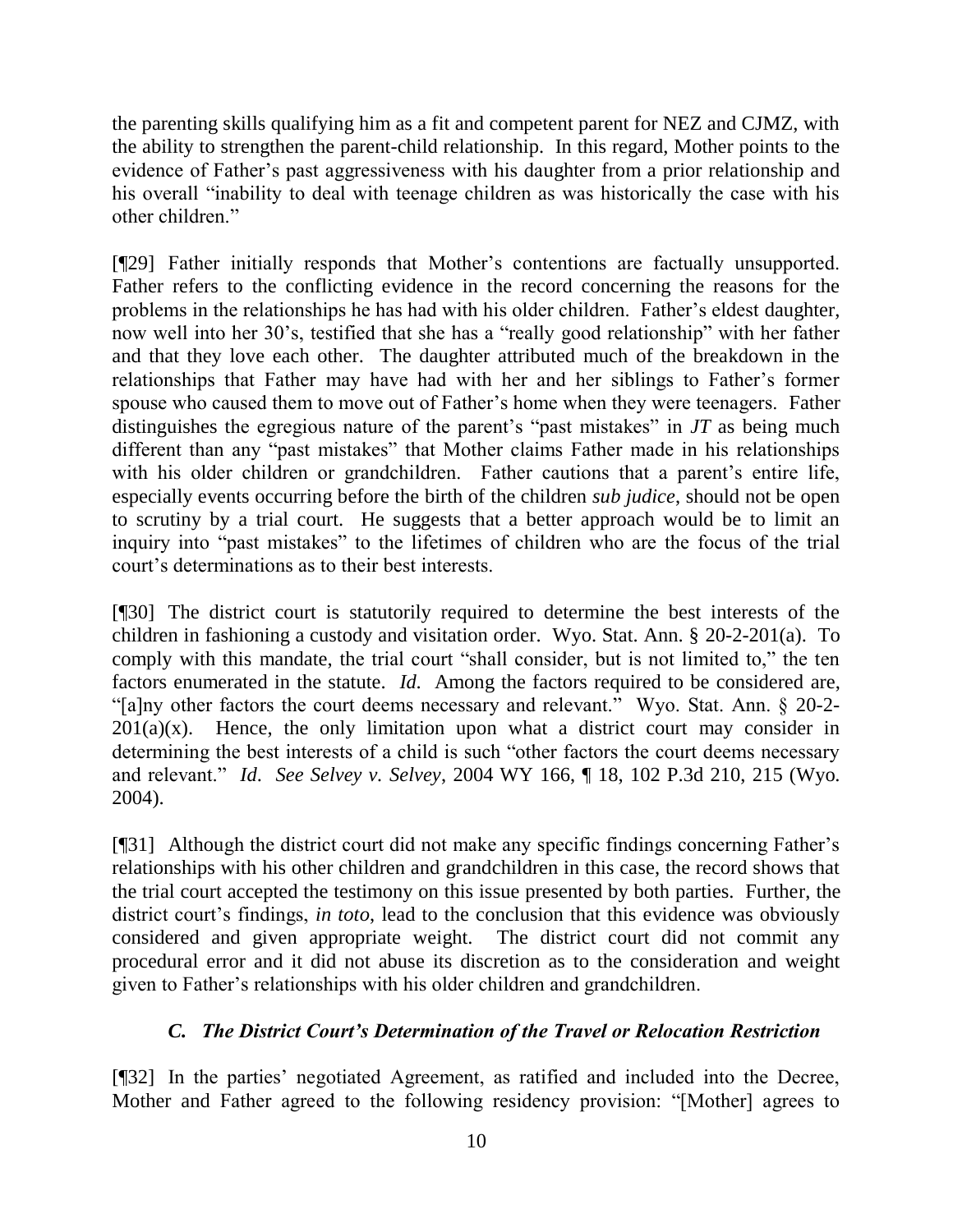maintain a residence during the term of this agreement in Thermopolis or within five miles of Thermopolis, although [Father] has no objection if [Mother] moves from Thermopolis during her non-residential years."

[¶33] At the trial, Mother sought to have the residency provision removed because it adversely impacted her constitutional right to travel or relocate. *Watt v. Watt*, 971 P.2d 608, 615-616 (Wyo. 1999); *Love v. Love*, 851 P.2d 1283, 1286-89 (Wyo. 1993); *Gurney v. Gurney*, 899 P.2d 52, 55 (Wyo. 1995); *Resor v. Resor*, 987 P.2d 146, 151 (Wyo. 1999); *Testerman*, ¶ 18, 193 P.3d at 1146; *Harshberger v. Harshberger*, 2005 WY 99, ¶ 12, 117 P.3d 1244, 1250-51 (Wyo. 2005). After trial, the district court ordered: "That the residency provision set forth in the prior agreement is hereby lifted and any issues of residency of the parents would need to be addressed through a future modification proceeding."

[¶34] Mother asserts that, despite the court"s removal of the residency provision, her right to relocate is nonetheless violated, since the shared custody arrangement still provides for visitation by the non-custodial parent on alternating weekends and for two evenings per week. She claims that this visitation provision "exerts pressure" upon her to remain in the locality in derogation of her rights because relocation is not recognized as a change in material circumstances warranting modification of a custody order. $4$  We disagree with Mother's assertion.

[¶35] There is nothing in the shared custody and visitation plan or in the order lifting the residency requirement which unconstitutionally requires, or "exerts pressure" upon, either parent to reside in the same locality. Moreover, Mother is incorrect in her contention that Wyoming case law prevents judicial review of a request to modify a custody and visitation order after a parent relocates:

*Anderson v. Board of County Comm'rs of Teton County*, 2009 WY 122, ¶ 15, 217 P.3d 401, 405 (Wyo. 2009). Since Mother"s claim implicates a fundamental right, we will address it.

<sup>&</sup>lt;sup>4</sup> The record is bereft of any indication that Mother presented this issue in this manner to the district court at trial.

In general, we do not consider claims raised for the first time on appeal. *See Davis v. City of Cheyenne*, 2004 WY 43, ¶ 26, 88 P.3d 481, 490 (Wyo. 2004). We "take[] a dim view of a litigant trying a case on one theory and appealing it on another . … Parties are bound by the theories which they advanced below." *WW Enterprises, Inc. v. City of Cheyenne*, 956 P.2d 353, 356 (Wyo. 1998). We have in the past recognized two exceptions to this rule: when the issue raises a jurisdictional concern or when the issue concerns such a fundamental nature of fairness that it must be considered. *Davis*, ¶ 26, 88 P.3d at 490.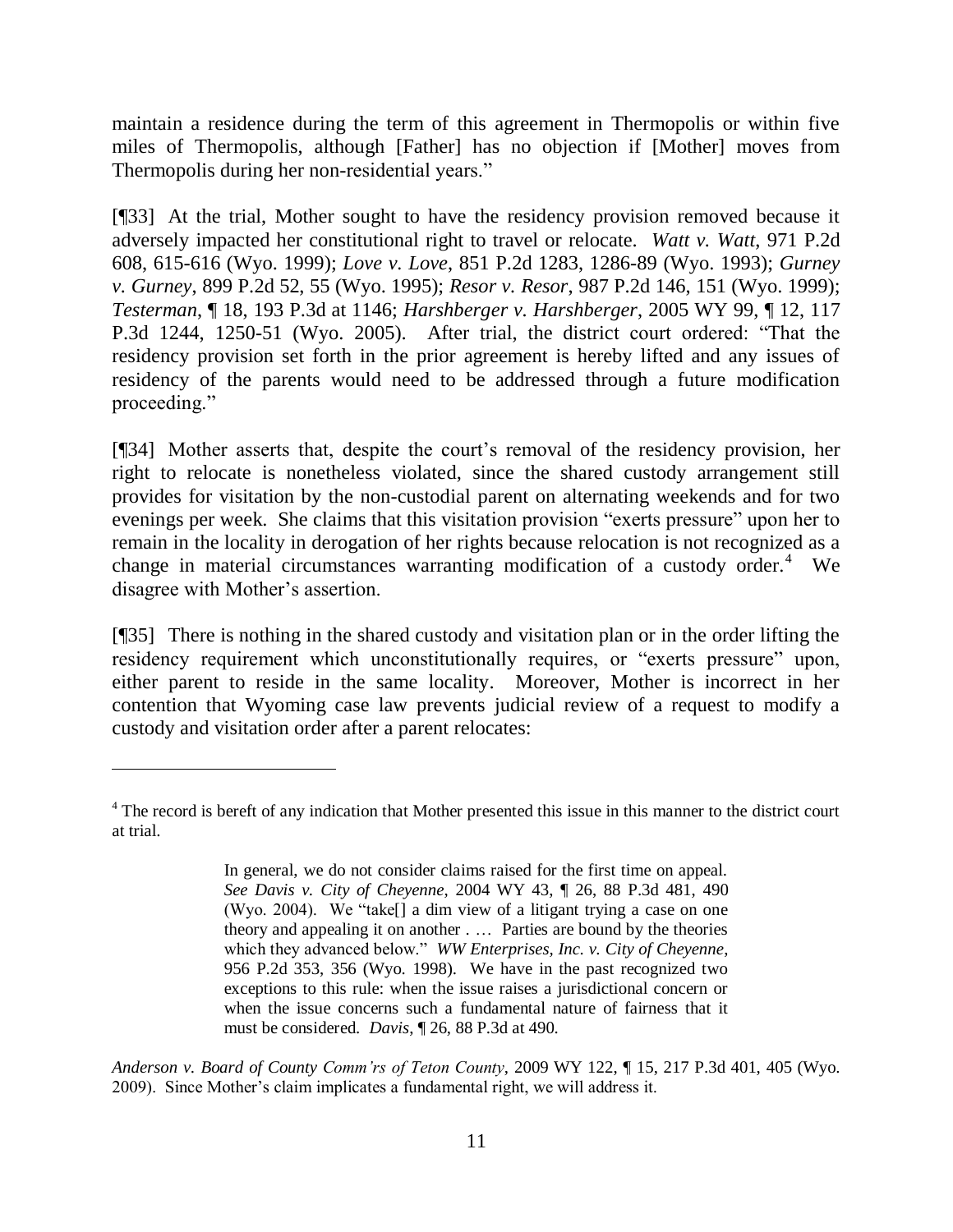To summarize, our precedent is quite clear that relocation, by itself, cannot be a substantial and material change in circumstances sufficient to justify reopening a custody order. That precept is also applicable to any factors that are derivative of relocation. What Mother has failed to acknowledge in her argument, however, is that our precedent does not preclude the district court from considering the effects of relocation on the children so long as there is some other circumstance that is "sufficiently deleterious to the welfare of the children that by itself ... would serve as a substantial and material change in circumstances even in the absence of a relocation." *Watt*, 971 P.2d at 617; *see Gurney*, 899 P.2d at 55 (Where a custody order was properly reopened because both parties asserted that joint custody was not working, district court could have reasonably concluded that factors derivative of the relocation could have contributed to parties' inability to agree and communicate.). Furthermore, our cases stress that the rule set forth in *Love* and its progeny is predicated upon the motivation for the relocation being in good faith. *Love*, 851 P.2d at 1288-89 ("So long as the court is satisfied with the motives of the custodial parent in seeking the move ... removal should be granted."); *Watt*, 971 P.2d at 614 ("*Love* and *Gurney* together capture a rule that a relocation by a custodial parent, where the motivation for the relocation is legitimate, sincere, in good faith, and still permits reasonable visitation by the non-custodial parent, is not a substantial and material change in circumstances.").

*Harshberger*, ¶ 12, 117 P.3d at 1250-1251.

[¶36] The district court properly removed the residency provision from the shared custody plan. The district court was justified in including visitation in the custody arrangement as being in the children's best interests. No abuse of the trial court's discretion occurred and it committed no procedural errors.

#### **Standard of Review – Contempt**

[¶37] The standard of review for contempt proceedings involving child custody matters is well-developed: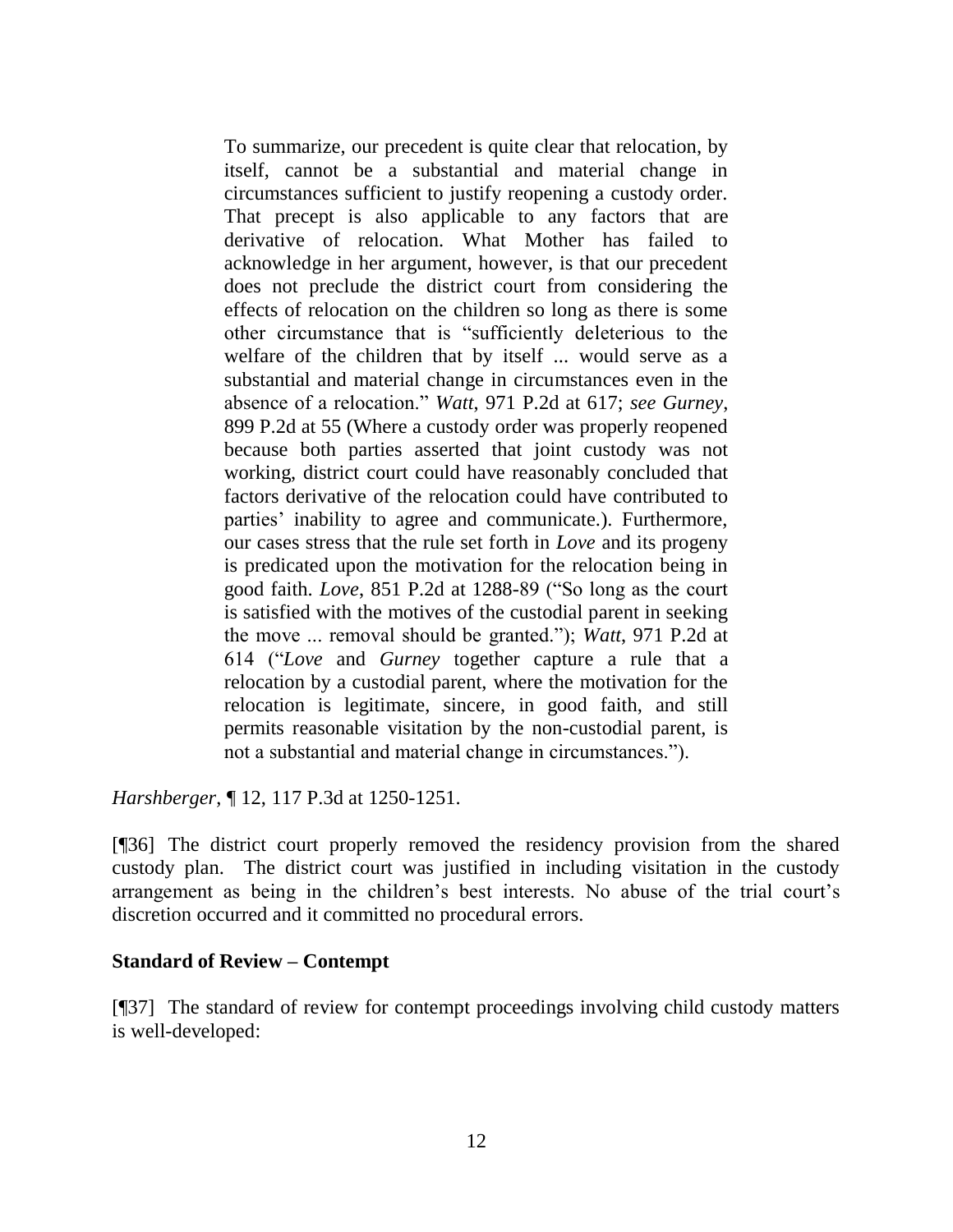The standard of review enunciated in other child custody and domestic relations contempt cases is applicable to this matter. *Crites v. Alston,* 837 P.2d 1061, 1066 (Wyo. 1992).

> In *Goss v. Goss,* 780 P.2d 306, 313 (Wyo. 1989), we said that "[w]e will not disturb the decision of the trial court ... in the absence of some serious procedural error, a violation of a principle of law, or a clear and grave abuse of discretion." *See also Deen v. Deen,* 774 P.2d 621 (Wyo. 1989) and *Fanning v. Fanning,* 717 P.2d 346 (Wyo. 1986).

*Id.; see also Rogers v. Rogers,* 973 P.2d 1118, 1121 (Wyo. 1999). "Judicial discretion is a composite of many things, among which are conclusions drawn from objective criteria; it means exercising sound judgment with regard to what is right under the circumstances and without doing so arbitrarily or capriciously." *Belless v. Belless,* 2001 WY 41, ¶ 6, 21 P.3d 749, [751] (Wyo. 2001); *see also Vaughn v. State,* 962 P.2d 149, 151 (Wyo. 1998). We must determine whether the trial court could reasonably conclude as it did and whether any facet of its ruling was arbitrary or capricious. *Belless,* ¶ 6.

*Erhart v. Evans*, 2001 WY 79, ¶ 11, 30 P.3d 542, 545 (Wyo. 2001); *McElwain v. McElwain*, 2005 WY 147, ¶ 6, 123 P.3d 558, 561 (Wyo. 2005). If the record includes sufficient evidence to support the district court's exercise of discretion, we uphold its decision. *In re KJD*, 2002 WY 26, ¶ 21, 41 P.3d 522, 527 (Wyo. 2002).

#### **The District Court's Denial of Mother's Contempt Petition**

[¶38] Mother asserts that the district court erred in denying her contempt petition after finding that she failed to meet her burden of proving that Father was in contempt for violating the Decree in the following respects: (1) Father"s refusal to communicate with Mother regarding the provision in the agreement requiring that the parties submit to mediation concerning custody and visitation determinations after the custody agreement expired or to participate in mediation in good faith; (2) Father's failure and refusal to allow make-ups of lost visitations, especially during Memorial Day and Labor Day holidays; and, (3) Father's instruction to school personnel to not communicate with Mother concerning the children.

[¶39] Mother first assigns error or an abuse of discretion by the district court in finding that Father participated in mediation in good faith and that he did not willfully violate the Decree. Mother contends that in 2005, and again in December 2007, she directly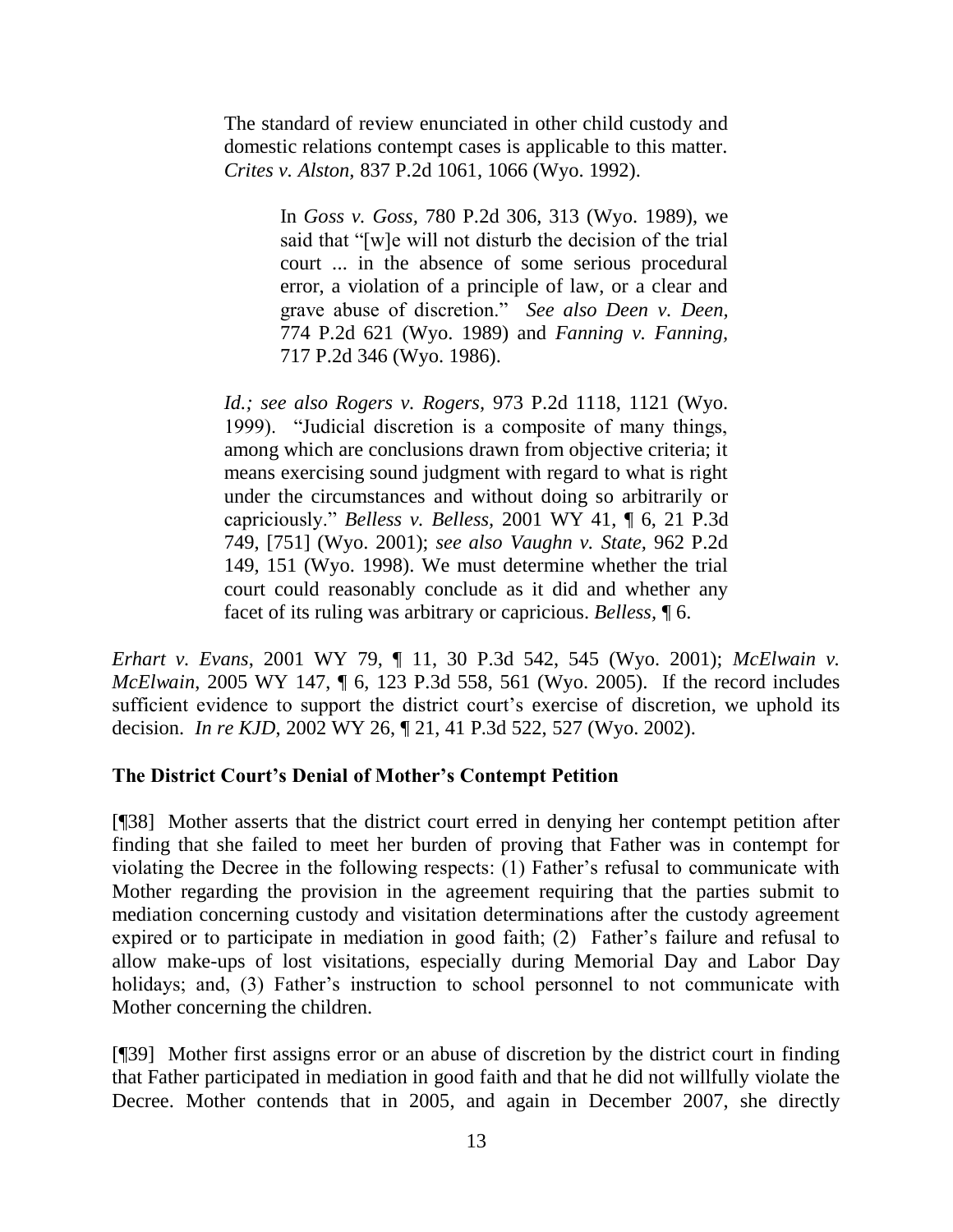contacted Father to inquire about setting up the mediation process in anticipation of the expiration of the shared custody plan. Mediation was not addressed between them prior to February 12, 2008, when Mother filed her contempt petition. Father could not have violated the Decree before February 12, 2008, since the unambiguous intent of the parties was, "[a]t the end of the term of this agreement, if the parties are unable to agree regarding custodial arrangements after July 15, 2008, they will submit the matter to mediation before returning to the Court."

[¶40] The OTSC issued on February 12, 2008, required Father to appear before the district court on May 5, 2008. The contempt petition and the OTSC were served upon Father on February 13, 2008. Pursuant to a stipulated court order filed before Father made his initial appearance on the OTSC in May, mediation was ultimately scheduled for, and held on, June 5, 2008.

[¶41] Although the mediation process was not successful, the trial court later found that Father participated in good faith. Adding weight to the trial court's finding that Father participated in mediation in good faith were the following facts: (1) Father nominated a mediator; (2) Father stipulated to a court order scheduling mediation prior to his appearance on the OTSC; (3) Father stipulated to the order scheduling the mediation to take place over one month before the expiration of the shared custody plan; (4) Father was represented by counsel before, and during, the mediation; and, (5) Father participated in mediation even though the shared custody arrangement had not yet expired.

[¶42] Next, Mother disputes that the record supports the district court"s finding that Father did not violate the Decree by failing and refusing to allow make-ups of lost visitations, especially during Memorial Day and Labor Day holidays. To the contrary, the record is replete with testimony by both parties that each party has accommodated extra visitation times to allow for the circumstances and for the benefit of the children. Specifically, Father allowed Mother"s requests for extra visitation when her family came to town; Father left the children with Mother during the day in summer while he was working, instead of leaving the children with a childcare provider, because she was off work in the summer; and, there were other infrequent requests by Mother to have the children during Father"s visitation periods which he allowed.

[¶43] The record highlighted an unintended consequence resulting in some lost visitation by Mother because the weekends of Memorial Day and Labor Day were not considered holidays under the original shared custody and visitation plan. The district court did not view this consequence as rising to the level of contemptuous conduct on the part of Father due to the structure of the underlying custody and visitation plan. Instead, the district court modified the custody arrangement to include provision for splitting those holiday weekends between the parties.

[¶44] Mother"s last contention that Father engaged in conduct violating the Decree